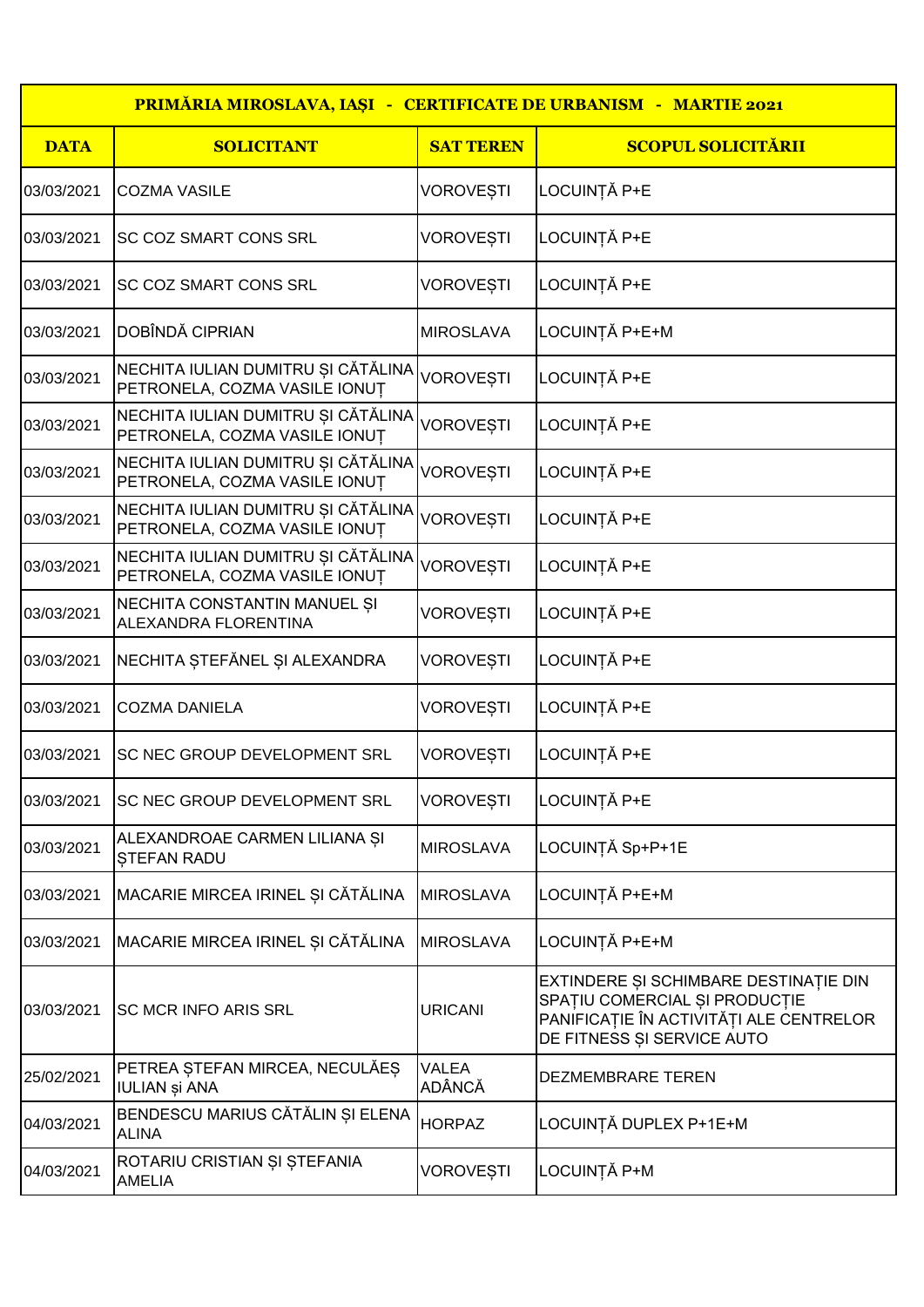| 04/03/2021 | CERBU ADRIAN ȘI INGRID MIRELA                                     | <b>VOROVEȘTI</b>              | TERASĂ ȘI ANEXĂ S+P                                                  |
|------------|-------------------------------------------------------------------|-------------------------------|----------------------------------------------------------------------|
| 04/03/2021 | ROȘCA FLORIN IONUȚ și IULIANA<br><b>ANDREEA</b>                   | <b>CORNESTI</b>               | SCHIMBARE DESTINAȚIE DIN HALĂ<br>DEPOZITARE ÎN LOCUINȚĂ ȘI EXTINDERE |
| 04/03/2021 | PETRIȘOR VASILE ȘI ILUȚA                                          | <b>BALCIU</b>                 | LOCUINȚĂ DUPLEX P+1E                                                 |
| 04/03/2021 | <b>CUSUTURĂ PAUL</b>                                              | <b>CORNEȘTI</b>               | HALĂ, SEDIU FIRMĂ AMENAJARE VATRĂ<br><b>STUPINĂ</b>                  |
| 04/03/2021 | PRISECARIU IOAN CRISTIAN ȘI ELENA<br>MONALISA, PRISECARIU EUGENIA | <b>VALEA</b><br><b>ADÂNCĂ</b> | DEZMEMBRARE TEREN                                                    |
| 04/03/2021 | <b>SC ROMSTAL IMEX SRL</b>                                        | <b>URICANI</b>                | CONSTRUIRE HALĂ, DEPOZIT                                             |
| 04/03/2021 | <b>IORDĂCHEL GENU</b>                                             | <b>VALEA</b><br><b>ADÂNCĂ</b> | LOCUINȚĂ P+1E                                                        |
| 09/03/2021 | SC ALL FOOD PARK SRL                                              | <b>BRÄTULENI</b>              | CONSTRUIRE HALĂ DEPOZITARE                                           |
| 08/03/2021 | <b>DASCĂLU SANDA</b>                                              |                               | VALEA ADÎNCĂ DEZMEMBRARE TEREN                                       |
| 08/03/2021 | <b>SC MACHIMPEXT SRL</b>                                          | <b>HORPAZ</b>                 | <b>DEZMEMBRARE TEREN</b>                                             |
| 08/03/2021 | DASCĂLU IRINEL                                                    |                               | VALEA ADÎNCĂ DEZMEMBRARE TEREN                                       |
| 08/03/2021 | SC LUXURY RC IAȘI SRL                                             | <b>MIROSLAVA</b>              | CONSTITUIRE DREPT DE SERVITUTE                                       |
| 08/03/2021 | <b>GHITUN MARIN</b>                                               | <b>URICANI</b>                | DEZMEMBRARE TEREN                                                    |
| 08/03/2021 | GRĂMADĂ ANCUȚA                                                    | <b>CIURBEȘTI</b>              | DEZMEMBRARE TEREN                                                    |
| 08/03/2021 | SC BONI CREATIV CONSTRUCT SRL                                     | <b>HORPAZ</b>                 | DEZMEMBRARE TEREN                                                    |
| 08/03/2021 | <b>HOLTEA DAN</b>                                                 | <b>BALCIU</b>                 | DEZMEMBRARE TEREN                                                    |
| 08/03/2021 | SC DARIONICOLE CONSTRUCT SRL                                      |                               | VALEA ADÎNCĂ DEZMEMBRARE TEREN                                       |
| 08/03/2021 | <b>ROTARU CRISTIAN</b>                                            |                               | VALEA ADÎNCĂ DEZMEMBRARE TEREN                                       |
| 08/03/2021 | <b>SC GABMIN INVEST SRL</b>                                       |                               | VALEA ADÎNCĂ ALIPIRE TEREN                                           |
| 08/03/2021 | <b>SHERRY VICTORIA</b>                                            |                               | VALEA ADÎNCĂ ALIPIRE TEREN                                           |
| 08/03/2021 | POLEAC DĂNUȚ                                                      | <b>GĂURENI</b>                | <b>ALIPIRE TEREN</b>                                                 |
| 08/03/2021 | <b>ISAC TEODOR ȘI CECILIA</b>                                     | <b>MIROSLAVA</b>              | <b>ALIPIRE TEREN</b>                                                 |
| 08/03/2021 | <b>VOLOVATI BOGDAN</b>                                            | <b>CIURBEȘTI</b>              | <b>INFORMARE</b>                                                     |
| 08/03/2021 | MUSTEAȚĂ CRISTIAN                                                 | <b>VOROVEȘTI</b>              | <b>INFORMARE</b>                                                     |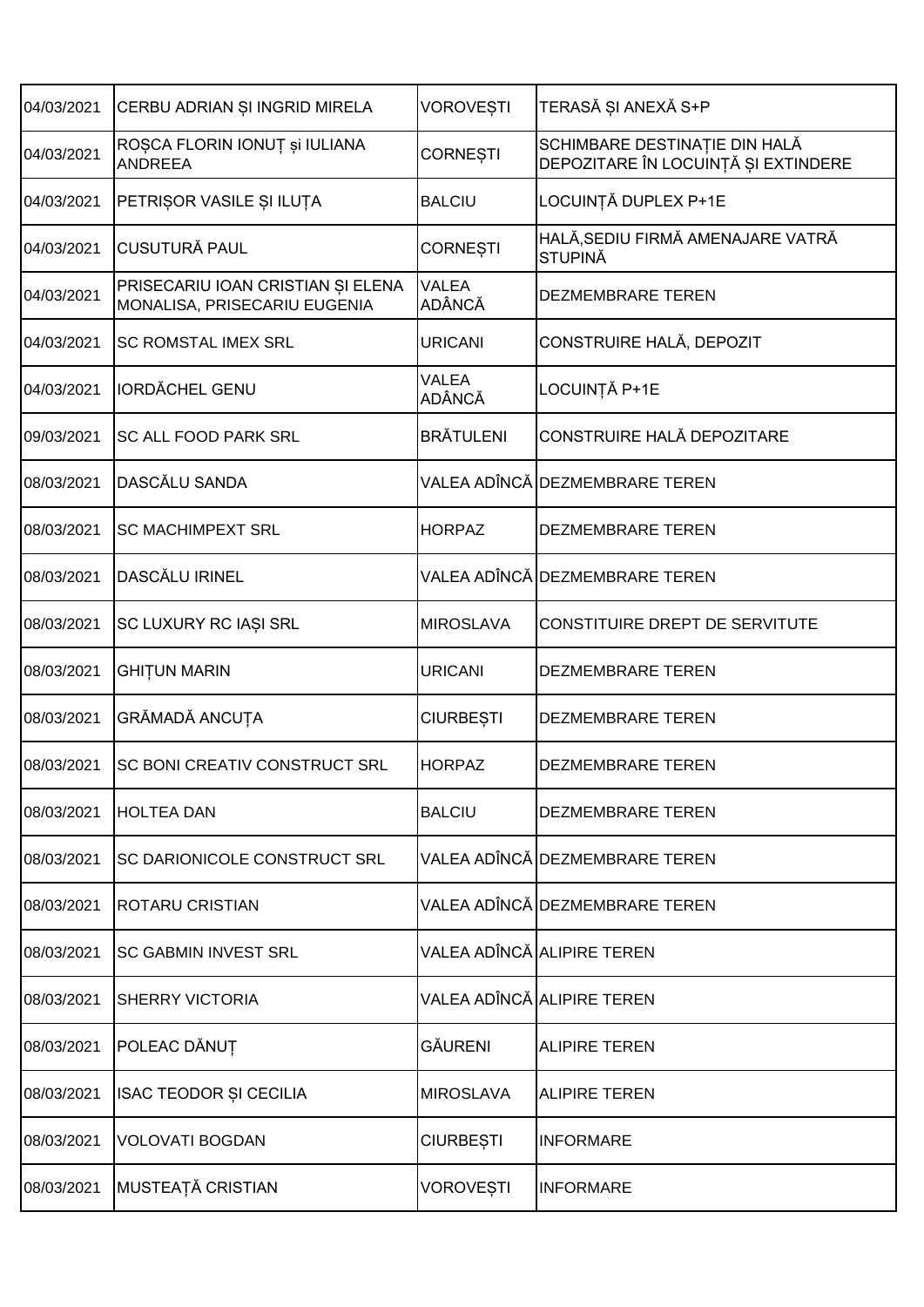| 08/03/2021 | DĂNILĂ CIPRIAN                  | <b>VALEA</b><br><b>URSULUI</b> | <b>INFORMARE</b>                                                  |
|------------|---------------------------------|--------------------------------|-------------------------------------------------------------------|
| 08/03/2021 | <b>STRUGARU NECULAI</b>         | VALEA ADÎNCĂ INFORMARE         |                                                                   |
| 08/03/2021 | <b>MOLOCIA VALERIU</b>          | <b>BRĂTULENI</b>               | <b>INFORMARE</b>                                                  |
| 08/03/2021 | HOROBEȚ IONEL                   | <b>VOROVEȘTI</b>               | <b>INFORMARE</b>                                                  |
| 08/03/2021 | PĂRPĂLIȚĂ DĂNUȚ                 | <b>BALCIU</b>                  | <b>ALIPIRE TEREN</b>                                              |
| 08/03/2021 | SC IVVI PROJECTS SRL            | <b>VOROVEȘTI</b>               | <b>ALIPIRE TEREN</b>                                              |
| 08/03/2021 | <b>ALBU PETRU</b>               | <b>DANCAŞ</b>                  | <b>ALIPIRE TEREN</b>                                              |
| 08/03/2021 | <b>SC REAL TRADE SRL</b>        | VALEA ADÎNCĂ INFORMARE         |                                                                   |
| 08/03/2021 | <b>APETRĂCHIOAIE COSTEL</b>     | VALEA ADÎNCĂ INFORMARE         |                                                                   |
| 10/03/2021 | SC BCC TRIO INVEST SRL          | <b>MIROSLAVA</b>               | <b>ALIPIRE TEREN</b>                                              |
| 10/03/2021 | SC LUXURY RC IAȘI SRL           | <b>MIROSLAVA</b>               | DUPLEX P+E                                                        |
| 10/03/2021 | SC LUXURY RC IAȘI SRL           | <b>MIROSLAVA</b>               | DUPLEX P+E                                                        |
| 10/03/2021 | SC LUXURY RC IAȘI SRL           | <b>MIROSLAVA</b>               | LOCUINȚĂ P+E                                                      |
| 10/03/2021 | SC LUXURY RC IAȘI SRL           | <b>MIROSLAVA</b>               | LOCUINȚĂ P+E                                                      |
| 10/03/2021 | SC LUXURY RC IAȘI SRL           | <b>MIROSLAVA</b>               | LOCUINȚĂ P+E                                                      |
| 10/03/2021 | SC LUXURY RC IAȘI SRL           | <b>MIROSLAVA</b>               | LOCUINȚĂ P+E                                                      |
| 10/03/2021 | <b>APETREI DUMITRU</b>          | <b>EXTRAVILAN</b>              | <b>ALIPIRE TEREN</b>                                              |
| 10/03/2021 | <b>SC AKT SMART INVEST SRL</b>  | <b>VOROVESTI</b>               | DEZMEMBRARE TEREN                                                 |
| 10/03/2021 | SC VISION DESIGN BUILDRUST SRL  | <b>MIROSLAVA</b>               | DEZMEMBRARE TEREN                                                 |
| 10/03/2021 | ASAFTEI MARIA GABRIELA ȘI PETRU | <b>URICANI</b>                 | <b>URICANI</b>                                                    |
| 11/03/2021 | SC IMPERIA DEVELOPMENT          | <b>MIROSLAVA</b>               | DEZMEMBRARE TEREN                                                 |
| 11/03/2021 | <b>SC BEST DEALS TRANSFER</b>   | <b>URICANI</b>                 | <b>SERĂ</b>                                                       |
| 12/03/2021 | <b>SC DELTA PLAN SRL</b>        | <b>HORPAZ</b>                  | DEZMEMBRARE TEREN                                                 |
| 11/03/2021 | <b>POPOVICI SMARANDA</b>        | VALEA ADÎNCĂ                   | SCHIMBARE DE DESTINAȚIE DIN APARTAMENT<br>ÎN CABINET STOMATOLOGIC |
|            |                                 |                                |                                                                   |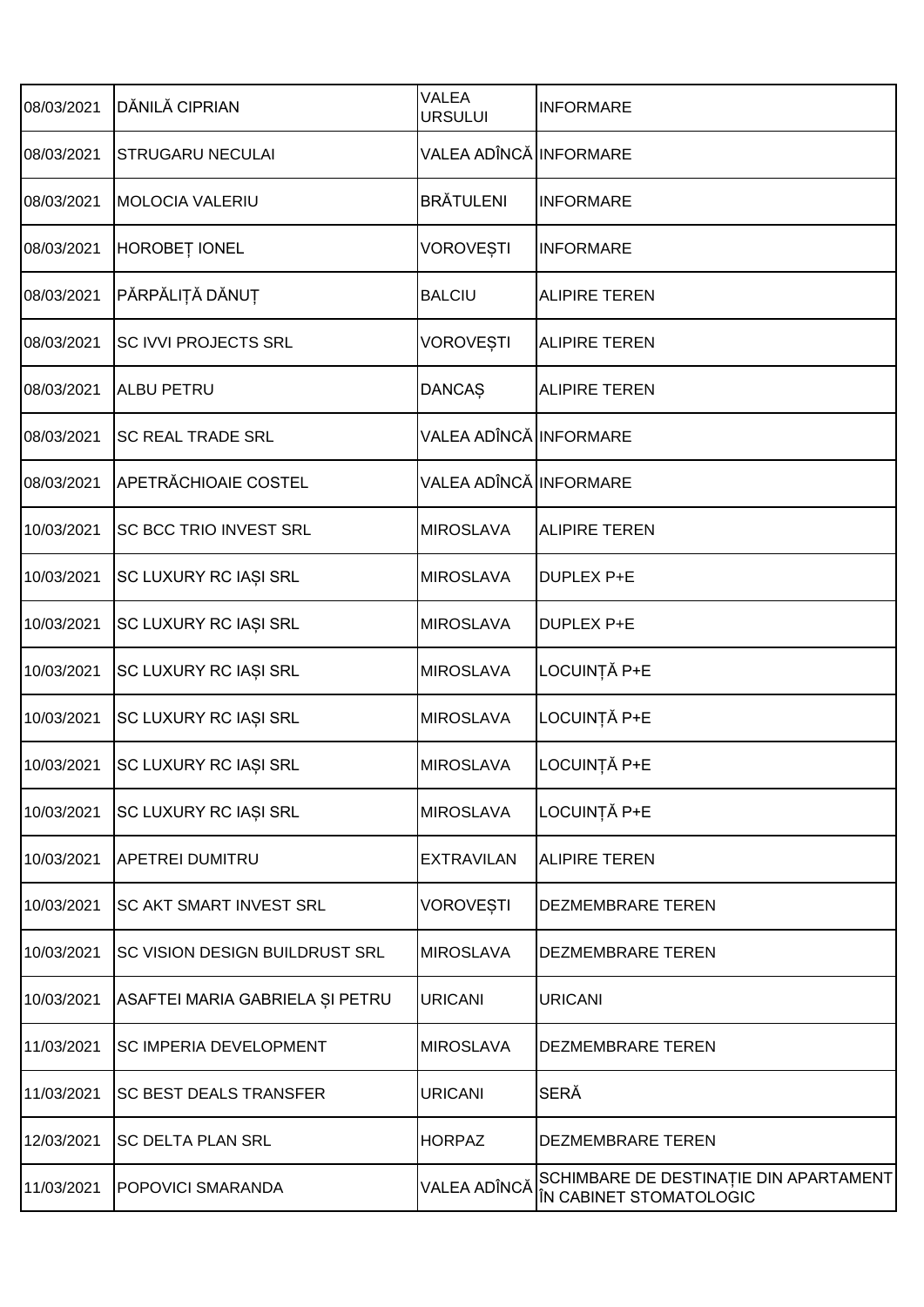| 11/03/2021 | POPOVICI SMARANDA                             | VALEA ADÎNCĂ          | SCHIMBARE DE DESTINAȚIE DIN APARTAMENT<br>ÎN CABINET STOMATOLOGIC |
|------------|-----------------------------------------------|-----------------------|-------------------------------------------------------------------|
| 11/03/2021 | POPOVICI SMARANDA                             | VALEA ADÎNCĂ          | SCHIMBARE DE DESTINAȚIE DIN APARTAMENT<br>ÎN AFTER SCHOOL         |
| 11/03/2021 | <b>CHELARIU MIHAI</b>                         | <b>GÄURENI</b>        | RELIZARE ACCES DIN ȘOSEAUA DE CENTURĂ                             |
| 11/03/2021 | <b>POPESCU MARIA</b>                          | <b>GÄURENI</b>        | RELIZARE ACCES DIN ȘOSEAUA DE CENTURĂ                             |
| 11/03/2021 | <b>SC IMPERIA DEVELOPMENT</b>                 | <b>MIROSLAVA</b>      | DEMOLARE C-ÎII EXISTENTE                                          |
| 11/03/2021 | <b>SC IMPERIA DEVELOPMENT</b>                 | <b>MIROSLAVA</b>      | DEZMEMBRARE TEREN                                                 |
| 15/03/2021 | <b>SC NECOM SRL</b>                           | <b>BRĂTULENI</b>      | MODIFICARE TEMĂ PROIECTARE AC751/2020-<br>HALĂ PRODUCȚIE, BIROURI |
| 15/03/2021 | <b>VERDEȘ MIHAI</b>                           | <b>EXTRAVILAN</b>     | ANEXĂ A EXPLOATAȚIEI AGRICOLE                                     |
| 15/03/2021 | <b>SC ALGINA ELECTRIC SRL</b>                 | <b>EXTRAVILAN</b>     | ANEXĂ A EXPLOATAȚIEI AGRICOLE                                     |
| 15/03/2021 | PAROHIA SF.GHEORGHE PELERINUL<br>VALEA ADÎNCĂ | VALEA ADÎNCĂ BISERICĂ |                                                                   |
| 15/03/2021 | COVĂSNEANU CIPRIAN                            | <b>CIURBEȘTI</b>      | <b>AMPLASARE CONTAINER</b>                                        |
| 15/03/2021 | COVĂSNEANU CIPRIAN                            | <b>CIURBEȘTI</b>      | <b>AMPLASARE CONTAINER</b>                                        |
| 15/03/2021 | STIGLET FLORENTIN                             |                       | VALEA ADÎNCĂ DEMOLARE C-ÎII EXISTENTE                             |
| 15/03/2021 | SC ELECTRO SIMION CONSTRUCT SRL VOROVESTI     |                       | SEDIU FIRMĂ P                                                     |
| 16/03/2021 | <b>LAVRIC IONEL</b>                           | <b>MIROSLAVA</b>      | LOCUINȚĂ P+M                                                      |
| 16/03/2021 | <b>ONOFREI NARCIS</b>                         | <b>MIROSLAVA</b>      | LOCUINȚĂ P+M                                                      |
| 16/03/2021 | <b>ANDONE ANDREI</b>                          | <b>MIROSLAVA</b>      | LOCUINȚĂ P+E+M                                                    |
| 16/03/2021 | CIOBĂNAȘU MIHAELA                             | <b>VOROVEȘTI</b>      | LOCUINȚĂ P                                                        |
| 16/03/2021 | CIOBĂNAȘU MIHAELA                             | <b>VOROVEȘTI</b>      | LOCUINȚĂ P                                                        |
| 16/03/2021 | CIOBĂNAȘU MIHAELA                             | <b>VOROVEȘTI</b>      | LOCUINȚĂ P                                                        |
| 16/03/2021 | CIOBĂNAȘU MIHAELA                             | <b>VOROVEȘTI</b>      | LOCUINȚĂ P                                                        |
| 16/03/2021 | CIOBĂNAȘU MIHAELA                             | <b>VOROVEȘTI</b>      | LOCUINȚĂ P                                                        |
| 16/03/2021 | CIOBĂNAȘU MIHAELA                             | <b>VOROVEȘTI</b>      | LOCUINȚĂ P                                                        |
| 16/03/2021 | <b>SC MEGASTEF REZIDENT SRL</b>               | <b>VOROVEȘTI</b>      | LOCUINȚĂ P                                                        |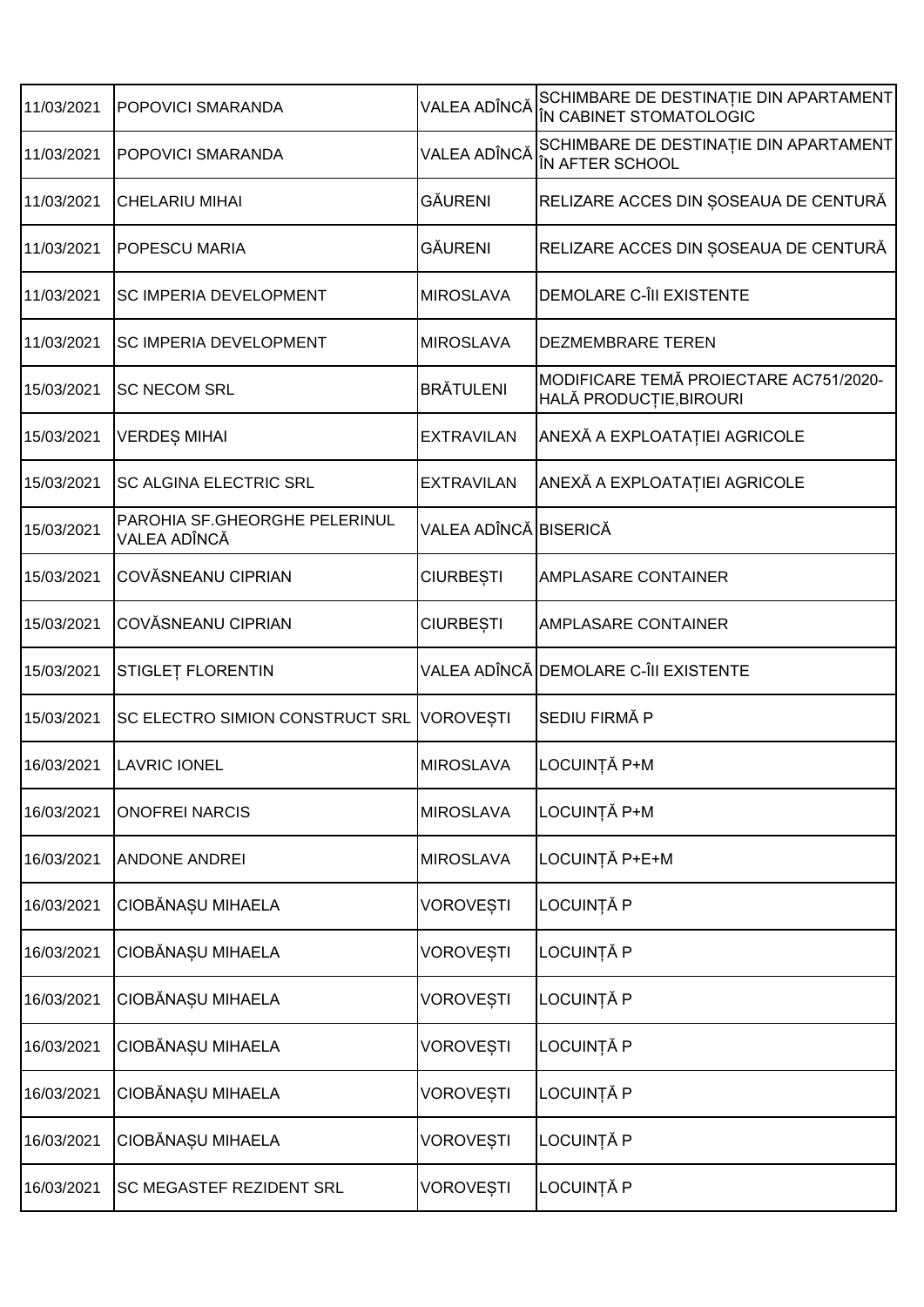| <b>SC MEGASTEF REZIDENT SRL</b> | <b>VOROVEȘTI</b>         | LOCUINȚĂ P                            |
|---------------------------------|--------------------------|---------------------------------------|
|                                 |                          |                                       |
|                                 | <b>VOROVEȘTI</b>         | LOCUINȚĂ P                            |
| <b>SC MEGASTEF REZIDENT SRL</b> | <b>VOROVEȘTI</b>         | LOCUINȚĂ P                            |
| <b>SC MEGASTEF REZIDENT SRL</b> | <b>VOROVEȘTI</b>         | LOCUINȚĂ P                            |
| <b>APOSTU CIPRIAN</b>           | <b>MIROSLAVA</b>         | DEMOLARE C-ÎIE, CONSTRUIRE LOCUINȚĂ P |
| <b>SC RCM ROT DESIGN SRL</b>    |                          | VALEA ADÎNCĂ LOCUINȚĂ P+M             |
| BACOȘCĂ CLAUDIU                 |                          | VALEA ADÎNCĂ LOCUINȚĂ DUPLEX P+E      |
| DUMITRAȘCU ANDREI CĂTĂLIN       |                          | VALEA ADÎNCĂ LOCUINȚĂ P+E             |
| POTOMEANU GHEORGHE              | <b>HORPAZ</b>            | <b>ALIPIRE TEREN</b>                  |
| <b>NEACȘU PETRE</b>             | <b>MIROSLAVA</b>         | <b>DEZMEMBRARE TEREN</b>              |
| <b>NICULI MIHAI</b>             | <b>GĂURENI</b>           | LOCUINȚĂ P+E                          |
| <b>HURJUI MARINELA</b>          | <b>GĂURENI</b>           | LOCUINȚĂ P                            |
| <b>ONOFREI VIOREL</b>           | <b>PROSELNICI</b>        | LOCUINȚĂ P+M                          |
| <b>AIFTIMOAIE COSTEL</b>        |                          | VALEA ADÎNCĂ LOCUINȚĂ P+E             |
| <b>AIFTIMOAIE COSTEL</b>        |                          | VALEA ADÎNCĂ LOCUINȚĂ P+E             |
| <b>IBĂNESCU ANA</b>             | <b>PROSELNICI</b>        | LOCUINȚĂ P                            |
| <b>SANDU STEFAN</b>             | <b>PROSELNICI</b>        | LOCUINȚĂ P+E                          |
| BARBĂLATĂ MARIANA               | <b>PROSELNICI</b>        | LOCUINȚĂ P                            |
| POPOVICI VASILE                 | <b>PROSELNICI</b>        | LOCUINȚĂ P+E                          |
| <b>IFTIMOVICI NICU</b>          | <b>HORPAZ</b>            | LOCUINȚĂ S+P+E                        |
| IACOBUȚĂ IOAN                   | <b>HORPAZ</b>            | LOCUINȚĂ P                            |
| <b>AVRAM STEFAN</b>             | <b>MIROSLAVA</b>         | LOCUINȚĂ P+E                          |
| SC BEN RESIDENS SRL             | <b>HORPAZ</b>            | LOCUINȚĂ P                            |
| <b>GANEA LAURENȚIU</b>          | <b>VOROVEȘTI</b>         | <b>GARAJ</b>                          |
|                                 | SC MEGASTEF REZIDENT SRL |                                       |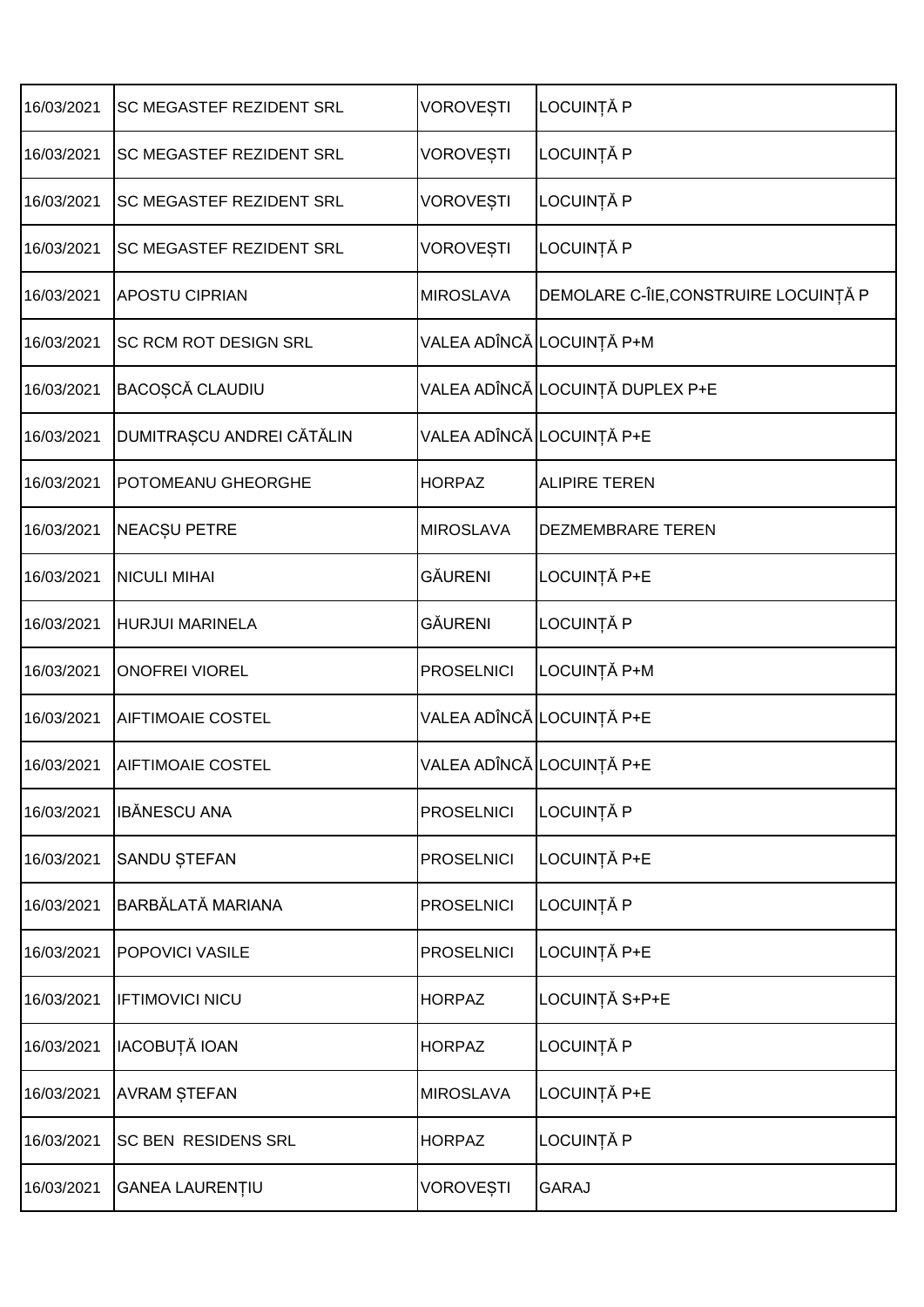| 16/03/2021 | <b>SC OPTIM VALUE SRL</b>  | VOROVEȘTI               | GARAJ ȘI ANEXĂ              |
|------------|----------------------------|-------------------------|-----------------------------|
| 16/03/2021 | DRAGOMIR RĂZVAN            | VALEA<br><b>URSULUI</b> | LOCUINȚĂ P                  |
| 16/03/2021 | <b>TIMOFTI IONEL</b>       | VALEA<br><b>URSULUI</b> | LOCUINȚĂ P+M                |
| 16/03/2021 | <b>NISTOR MARIUS</b>       | <b>MIROSLAVA</b>        | LOCUINȚĂ P                  |
| 16/03/2021 | <b>SC LOREDA PLUS SRL</b>  | <b>MIROSLAVA</b>        | LOCUINȚĂ P                  |
| 16/03/2021 | <b>SC LOREDA PLUS SRL</b>  | <b>MIROSLAVA</b>        | LOCUINȚĂ P                  |
| 16/03/2021 | <b>SC LOREDA PLUS SRL</b>  | <b>MIROSLAVA</b>        | LOCUINȚĂ P                  |
| 16/03/2021 | <b>SC LOREDA PLUS SRL</b>  | <b>MIROSLAVA</b>        | LOCUINȚĂ P                  |
| 16/03/2021 | SC LOREDA PLUS SRL         | <b>MIROSLAVA</b>        | LOCUINȚĂ P                  |
| 16/03/2021 | <b>SC LOREDA PLUS SRL</b>  | <b>MIROSLAVA</b>        | LOCUINȚĂ P                  |
| 16/03/2021 | SC LOREDA PLUS SRL         | <b>MIROSLAVA</b>        | LOCUINȚĂ P                  |
| 16/03/2021 | SC LOREDA PLUS SRL         | <b>MIROSLAVA</b>        | LOCUINȚĂ P                  |
| 16/03/2021 | <b>NICULI MIHAI</b>        | <b>GĂURENI</b>          | LOCUINȚĂ P+E                |
| 17/03/2021 | <b>FLOREA CONSTANTIN</b>   | <b>MIROSLAVA</b>        | DEMOLARE C2 ȘI ETAJARE C1   |
| 17/03/2021 | SC ABACA 3 DESIGN SRL      |                         | VALEA ADÎNCĂ│LOCUINȚĂ P+M   |
| 17/03/2021 | <b>TURCAN IULIAN</b>       | <b>MIROSLAVA</b>        | CONTINUARE AC1021/2018      |
| 17/03/2021 | <b>COMUNA MIROSLAVA</b>    | <b>MIROSLAVA</b>        | DEMOLARE C-IE EXISTENTĂ     |
| 17/03/2021 | <b>MAZURU PETRONELA</b>    | <b>MIROSLAVA</b>        | AMPLASARE CONTAINER         |
| 17/03/2021 | <b>TIFUI LUCIAN</b>        | <b>MIROSLAVA</b>        | <b>INFORMARE</b>            |
| 17/03/2021 | <b>SOFIA CORNELIU</b>      |                         | VALEA ADÎNCĂ│LOCUINȚĂ P+M   |
| 17/03/2021 | <b>GARABETI CONSTANTIN</b> |                         | VALEA ADÎNCĂ LOCUINȚĂ P+E   |
| 17/03/2021 | <b>ILIE MIHAI GABRIEL</b>  |                         | VALEA ADÎNCĂ LOCUINȚĂ S+P+E |
| 17/03/2021 | ASAFTEI CĂTĂLIN            |                         | VALEA ADÎNCĂ LOCUINȚĂ D+P+E |
| 17/03/2021 | <b>ASAFTEI CĂTĂLIN</b>     |                         | VALEA ADÎNCĂ LOCUINȚĂ D+P+E |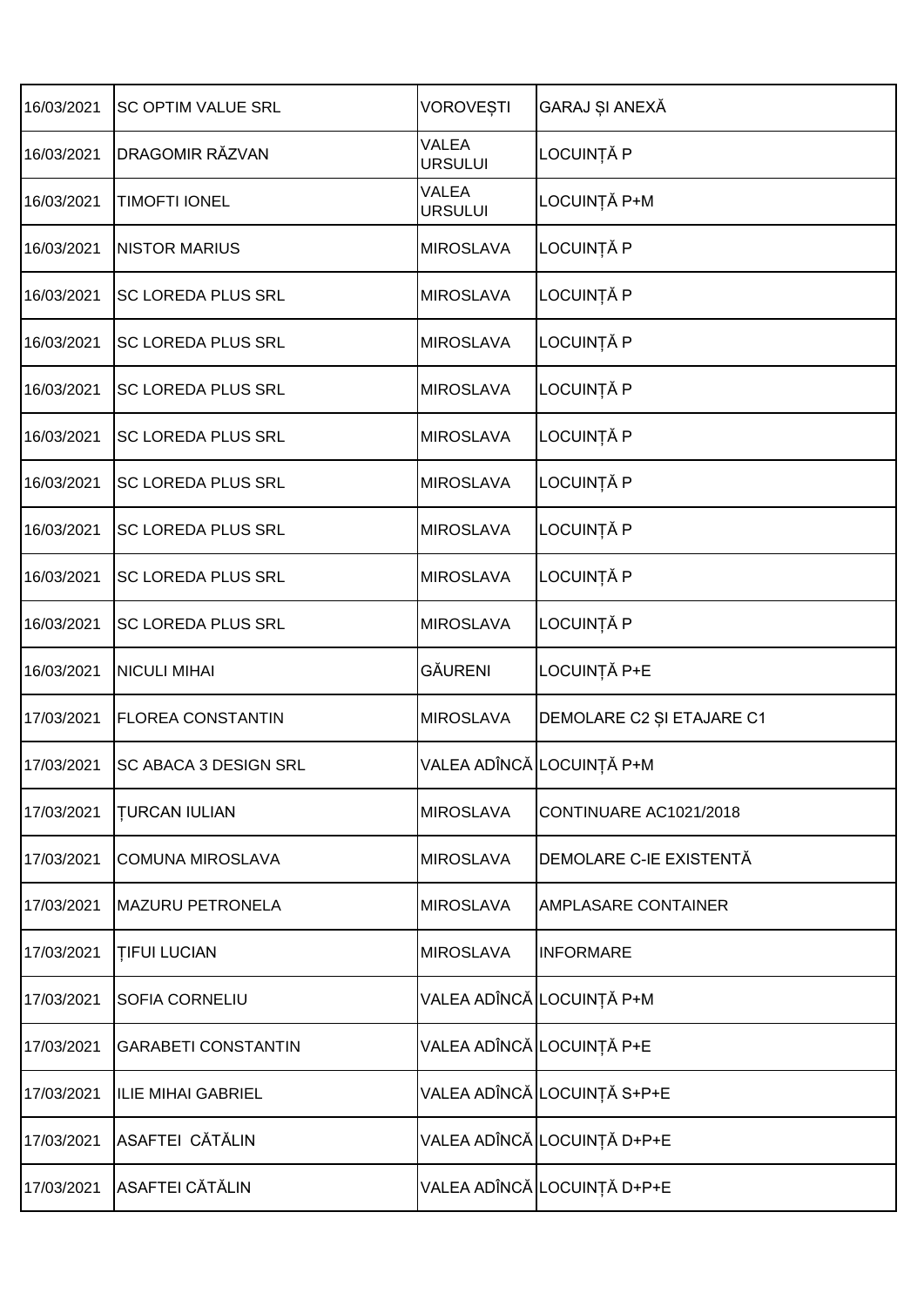| 18/03/2021 | <b>DULMAN MARTA</b>                                  | <b>VOROVEȘTI</b>               | ANEXĂ GOSPODĂREASCĂ                          |
|------------|------------------------------------------------------|--------------------------------|----------------------------------------------|
| 18/03/2021 | <b>ROIBU DOREL</b>                                   | <b>URICANI</b>                 | <b>INFORMARE</b>                             |
| 18/03/2021 | MUNTEANU TATIANA                                     | <b>URICANI</b>                 | DEMOLARE C1,C2,CONSTRUIRE LOCUINȚĂ P         |
| 18/03/2021 | MANCAȘ CONSTANTIN                                    | <b>EXTRAVILAN</b>              | ANEXĂ A EXPLOATAȚIEI AGRICOLE                |
| 18/03/2021 | <b>MIHALACHE ADRIANA</b>                             | <b>BALCIU</b>                  | LOCUINȚĂ P                                   |
| 18/03/2021 | <b>PRICOP NICU</b>                                   | <b>BALCIU</b>                  | LOCUINȚĂ P+E                                 |
| 18/03/2021 | <b>BĂLAN ALICE</b>                                   | <b>CIURBEȘTI</b>               | LOCUINȚĂ P                                   |
| 18/03/2021 | IONIȚĂ SERGIU TEODOR                                 | <b>GĂURENI</b>                 | ANEXĂ GOSPODĂREASCĂ                          |
| 18/03/2021 | <b>CIOHODARU VIOREL</b>                              | <b>HORPAZ</b>                  | LOCUINȚĂ P+M                                 |
| 18/03/2021 | <b>ROTARU ANDREI</b>                                 | <b>HORPAZ</b>                  | <b>GARAJ</b>                                 |
| 18/03/2021 | <b>MUNTEANU ANGELA</b>                               | <b>VALEA</b><br><b>URSULUI</b> | LOCUINȚĂ D++P                                |
| 18/03/2021 | <b>SIMION ANDREI</b>                                 | <b>VALEA</b><br><b>URSULUI</b> | LOCUINȚĂ P+E                                 |
| 18/03/2021 | <b>BOSTAN ADRIAN</b>                                 | <b>VOROVEȘTI</b>               | LOCUINȚĂ P                                   |
| 18/03/2021 | <b>SC DEDAL EDIL CONSTRUCT SRL</b>                   | <b>MIROSLAVA</b>               | <b>INFORMARE</b>                             |
| 22/03/2021 | <b>SC ZAFIT SRL</b>                                  | <b>URICANI</b>                 | DEMOLARE C1, CONSTRUIRE LOCUINȚĂ<br>$P+1E+M$ |
| 22/03/2021 | MUNTEANU ȘTEFAN și MUNTEANU<br><b>OANA NORICA</b>    | <b>CORNESTI</b>                | LOCUINȚĂ P                                   |
| 22/03/2021 | <b>SC SCREEN-O TRANSFER SRL</b>                      | <b>BRĂTULENI</b>               | HALĂ                                         |
| 22/03/2021 | <b>TUGUI PRALEA PETRONEL și</b><br><b>FLORENTINA</b> | <b>MIROSLAVA</b>               | LOCUINȚĂ P                                   |
| 22/03/2021 | APRISTĂVIȚEI PETRU MARIUS și IOANA<br><b>MIRUNA</b>  | <b>EXTRAVILAN</b>              | ANEXĂ EXPLOATAȚIE AGRIGOLĂ                   |
| 22/03/2021 | DUMITRU CRISTIAN și ELENA LUMINIȚA EXTRAVILAN        |                                | ANEXĂ EXPLOATAȚIE AGRIGOLĂ                   |
| 22/03/2021 | ERNILĂ GEORGETA                                      | <b>BALCIU</b>                  | <b>INFORMARE</b>                             |
| 22/03/2021 | ERNILĂ GEORGETA                                      | <b>BALCIU</b>                  | <b>INFORMARE</b>                             |
| 22/03/2021 | <b>MINCIU ALEXANDRA</b>                              | VALEA<br><b>ADÂNCĂ</b>         | LOCUINȚĂ D+P+1E                              |
| 22/03/2021 | <b>ILIEȘ ISIDOR CONSTANTIN și</b><br><b>MARINELA</b> | <b>VOROVEȘTI</b>               | LOCUINȚĂ P+1E                                |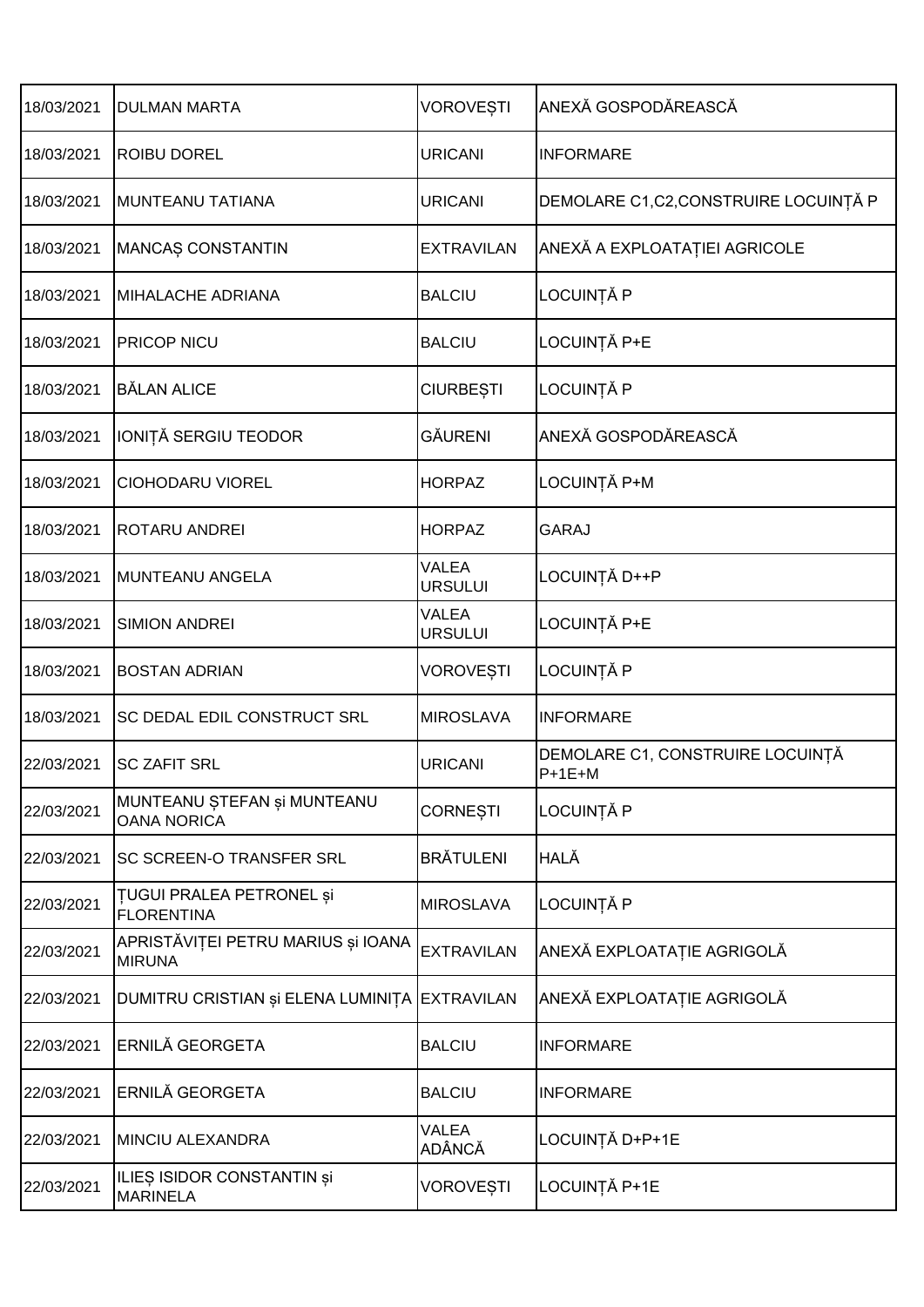| 22/03/2021 | SC GAZMIR IAȘI SRL pentru<br><b>TOFOLEANU GEORGEL</b>      | <b>BALCIU</b>           | EXTINDERE CONDUCTĂ ȘI PRM                             |
|------------|------------------------------------------------------------|-------------------------|-------------------------------------------------------|
| 22/03/2021 | SC GAZMIR IAȘI SRL pentru<br><b>DUMITRESCU REMUS IONUT</b> | <b>MIROSLAVA</b>        | EXTINDERE CONDUCTĂ ȘI PRM                             |
| 22/03/2021 | SC GAZMIR IAȘI SRL pentru DRĂGHICI<br><b>NARCIS ADRIAN</b> | VALEA<br><b>URSULUI</b> | EXTINDERE CONDUCTĂ ȘI PRM                             |
| 22/03/2021 | <b>BUINCEANU NECULAI și DOINA</b>                          | <b>HORPAZ</b>           | DEZMEMBRARE TEREN                                     |
| 22/03/2021 | ONOFREI GEORGE și CORINA ADELINA                           | VALEA<br><b>ADÂNCĂ</b>  | <b>ALIPIRE TEREN</b>                                  |
| 22/03/2021 | POPOVICI EMIL CRISTIAN și ANA<br><b>IONELA</b>             | <b>HORPAZ</b>           | LOCUINȚĂ P                                            |
| 22/03/2021 | DANALACHE ANDREI                                           | VALEA<br><b>ADÂNCĂ</b>  | <b>ALIPIRE TEREN</b>                                  |
| 23/03/2021 | PĂTRAȘCU VIOLETA                                           | VALEA<br><b>URSULUI</b> | <b>FOISOR</b>                                         |
| 25/03/2021 | <b>COMUNA MIROSLAVA</b>                                    |                         | VALEA ADÎNCĂ│AMENAJĂRI ALEI PIETONALE                 |
| 25/03/2021 | <b>COMUNA MIROSLAVA</b>                                    | <b>BRÄTULENI</b>        | MODERNIZARE DRUMURI ÎN INCINTA<br>PARCULUI INDUSTRIAL |
| 25/03/2021 | <b>IACOMI MARIAN</b>                                       | <b>URICANI</b>          | AMPLASARE STAȚIE MOBILĂ DE BETON                      |
| 25/03/2021 | <b>SCBMC HOME CONSTRUCT</b>                                | <b>HORPAZ</b>           | LOCUINȚĂ DUPLEX P+M                                   |
| 25/03/2021 | <b>BĂLAN MARIAN</b>                                        | <b>HORPAZ</b>           | LOCUINȚĂ P+M                                          |
| 25/03/2021 | SC ELECTRO SIMION CONSTRUCT SRL VOROVESTI                  |                         | SPĂLĂTORIE AUTO                                       |
| 25/03/2021 | SC ELECTRO SIMION CONSTRUCT SRL VOROVESTI                  |                         | HALĂ DEPOZITARE                                       |
| 25/03/2021 | SC CASABLANCA LAND 88 SRL                                  | VOROVEȘTI               | ALIMENTARE CU ENERGIE ELECTRICĂ                       |
| 25/03/2021 | <b>POPA UILIAN</b>                                         | VOROVEȘTI               | ALIMENTARE CU ENERGIE ELECTRICĂ                       |
| 25/03/2021 | SC EDIL SIM PROJECT SRL                                    |                         | VALEA ADÎNCĂ│ALIMENTARE CU ENERGIE ELECTRICĂ          |
| 29/03/2021 | <b>LUPU MARIUS</b>                                         |                         | VALEA ADÎNCĂ LOCUINȚĂ Dp+P                            |
| 29/03/2021 | <b>LUPU OANA</b>                                           |                         | VALEA ADÎNCĂ│LOCUINȚĂ Sp+P+M                          |
| 29/03/2021 | <b>ATANASOF VIORICA</b>                                    | VOROVEȘTI               | LOCUINȚĂ P+E+M                                        |
| 29/03/2021 | SAUCĂ ELVIRA                                               | <b>MIROSLAVA</b>        | LOCUINȚĂ P                                            |
| 29/03/2021 | <b>APOPI GHEORGHE</b>                                      | <b>GĂURENI</b>          | SPĂLĂTORIE AUTO                                       |
|            |                                                            |                         |                                                       |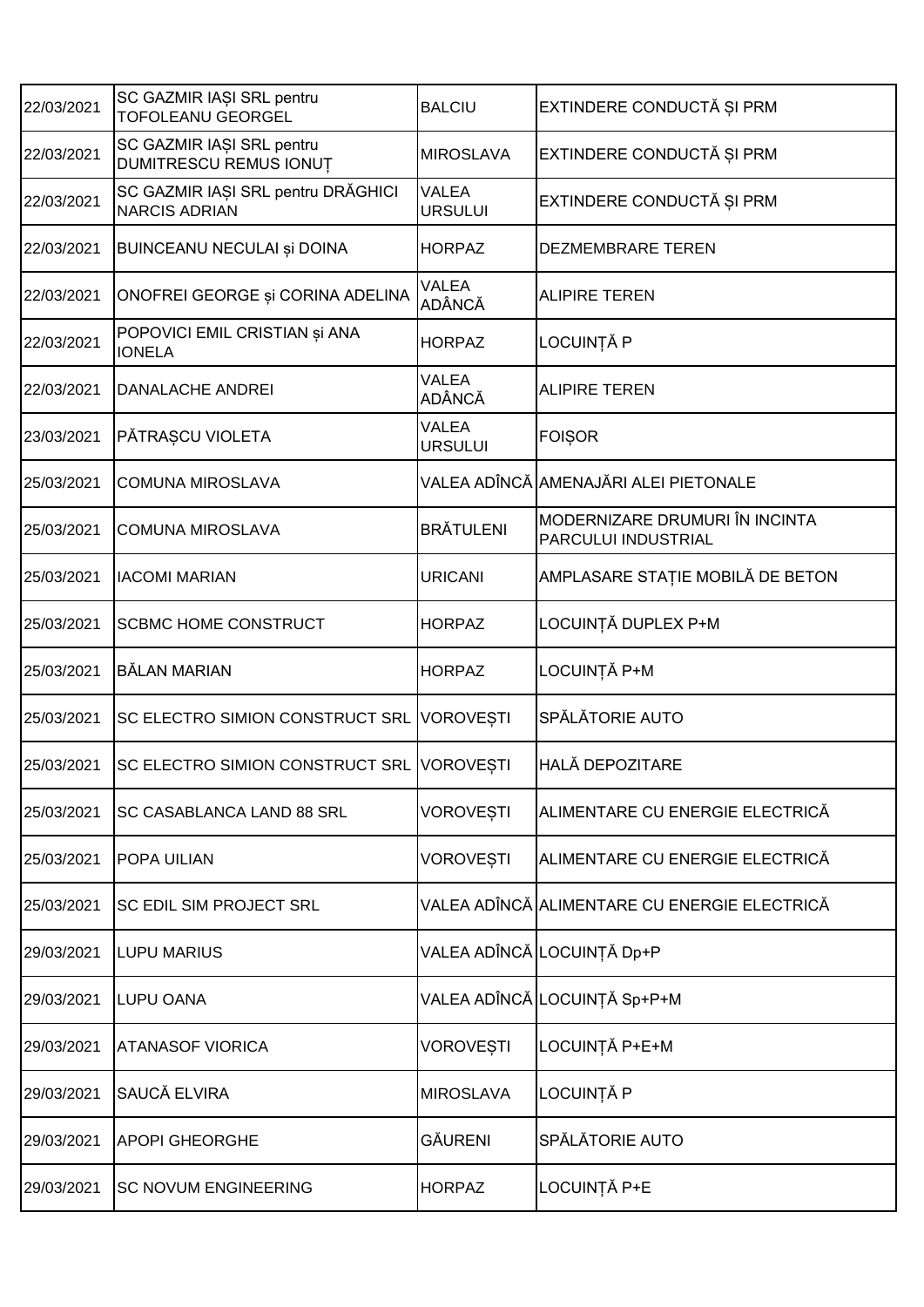| LOCUINȚĂ P<br>PINTILII CĂTĂLIN<br>29/03/2021<br><b>PROSELNICI</b><br>VALEA<br>LOCUINȚĂ P+E<br>29/03/2021<br><b>BORZA CRISTINEL</b><br><b>URSULUI</b><br><b>VALEA</b><br>LOCUINȚĂ P+E<br><b>SC SENSO LIGHT</b><br>29/03/2021<br><b>URSULUI</b><br>PINTILII CĂTĂLIN<br>LOCUINȚĂ P<br><b>PROSELNICI</b><br>29/03/2021<br>LOCUINȚĂ P<br><b>VOROVEȘTI</b><br>29/03/2021<br>SC DOBRO CONCEPT SRL<br>VALEA ADÎNCĂ IMPREJMUIRE TEREN<br>29/03/2021<br><b>MOZOLEA CRISTIAN</b><br>LOCUINȚĂ P<br>SC DOBRO CONCEPT SRL<br><b>VOROVEȘTI</b><br>29/03/2021<br>SCHIMBARE DESTINAȚIE DIN HALA<br><b>BRĂTULENI</b><br>29/03/2021<br><b>SC FITERMAN PHARMA SRL</b><br><b>PRODUCTIF SI BIROURI</b><br><b>FLOREA RĂZVAN</b><br>VALEA ADÎNCĂ MANSARDARE IMOBIL EXISTENT<br>29/03/2021<br>VALEA ADÎNCĂ EXTINDERE LOCUINȚĂ<br>29/03/2021<br><b>URSU ADRIAN</b><br>LOCUINȚĂ P+E<br>29/03/2021<br>DELEANU CORNELIU<br><b>MIROSLAVA</b><br>BARBĂLATĂ MARIANA<br>LOCUINȚĂ P<br>29/03/2021<br><b>PROSELNICI</b><br>CÎRCIU DRAGOȘ<br><b>URICANI</b><br>DEMOLARE C1ȘI C2<br>29/03/2021<br>LOCUINȚĂ P<br>29/03/2021<br><b>FRONEA ANDREI</b><br><b>HORPAZ</b><br>LOCUINȚĂ P<br><b>FRONEA ANDREI</b><br><b>HORPAZ</b><br>29/03/2021<br>VALEA ADÎNCĂ LOCUINȚĂ DUPLEX P+E<br><b>ONUT MARIUS</b><br>29/03/2021<br>VALEA ADÎNCĂ LOCUINȚĂ DUPLEX<br><b>SC SUN RESIDENCE SRL</b><br>29/03/2021<br>SPĂLĂTORIE AUTO<br><b>GĂURENI</b><br>29/03/2021<br>UNGUREANU FLORIN<br>LOCUINȚĂ Sp+P<br><b>CORNESTI</b><br>29/03/2021<br>STRATULAT CIPRIAN<br>LOCUINȚĂ P+M<br><b>MUSTERET VASILE</b><br><b>CIURBEȘTI</b><br>29/03/2021<br>VALEA ADÎNCĂ LOCUINȚĂ P+M<br>29/03/2021<br><b>LUNGU VASILE</b><br>LOCUINȚĂ P<br><b>VOROVEȘTI</b><br>29/03/2021<br><b>SC BCI APARTAMENTE SRL</b><br>LOCUINȚĂ P<br><b>VOROVEȘTI</b><br><b>SC BCI APARTAMENTE SRL</b><br>29/03/2021<br>LOCUINȚĂ P<br><b>VOROVEȘTI</b><br>29/03/2021<br>SC BCI APARTAMENTE SRL<br>LOCUINȚĂ P<br>29/03/2021<br><b>VOROVEȘTI</b><br>SC BCI APARTAMENTE SRL |  |                                          |
|----------------------------------------------------------------------------------------------------------------------------------------------------------------------------------------------------------------------------------------------------------------------------------------------------------------------------------------------------------------------------------------------------------------------------------------------------------------------------------------------------------------------------------------------------------------------------------------------------------------------------------------------------------------------------------------------------------------------------------------------------------------------------------------------------------------------------------------------------------------------------------------------------------------------------------------------------------------------------------------------------------------------------------------------------------------------------------------------------------------------------------------------------------------------------------------------------------------------------------------------------------------------------------------------------------------------------------------------------------------------------------------------------------------------------------------------------------------------------------------------------------------------------------------------------------------------------------------------------------------------------------------------------------------------------------------------------------------------------------------------------------------------------------------------------------------------------------------------------------------------------------------------------------------------------------------------------------------------------|--|------------------------------------------|
|                                                                                                                                                                                                                                                                                                                                                                                                                                                                                                                                                                                                                                                                                                                                                                                                                                                                                                                                                                                                                                                                                                                                                                                                                                                                                                                                                                                                                                                                                                                                                                                                                                                                                                                                                                                                                                                                                                                                                                            |  |                                          |
|                                                                                                                                                                                                                                                                                                                                                                                                                                                                                                                                                                                                                                                                                                                                                                                                                                                                                                                                                                                                                                                                                                                                                                                                                                                                                                                                                                                                                                                                                                                                                                                                                                                                                                                                                                                                                                                                                                                                                                            |  |                                          |
|                                                                                                                                                                                                                                                                                                                                                                                                                                                                                                                                                                                                                                                                                                                                                                                                                                                                                                                                                                                                                                                                                                                                                                                                                                                                                                                                                                                                                                                                                                                                                                                                                                                                                                                                                                                                                                                                                                                                                                            |  |                                          |
|                                                                                                                                                                                                                                                                                                                                                                                                                                                                                                                                                                                                                                                                                                                                                                                                                                                                                                                                                                                                                                                                                                                                                                                                                                                                                                                                                                                                                                                                                                                                                                                                                                                                                                                                                                                                                                                                                                                                                                            |  |                                          |
|                                                                                                                                                                                                                                                                                                                                                                                                                                                                                                                                                                                                                                                                                                                                                                                                                                                                                                                                                                                                                                                                                                                                                                                                                                                                                                                                                                                                                                                                                                                                                                                                                                                                                                                                                                                                                                                                                                                                                                            |  |                                          |
|                                                                                                                                                                                                                                                                                                                                                                                                                                                                                                                                                                                                                                                                                                                                                                                                                                                                                                                                                                                                                                                                                                                                                                                                                                                                                                                                                                                                                                                                                                                                                                                                                                                                                                                                                                                                                                                                                                                                                                            |  |                                          |
|                                                                                                                                                                                                                                                                                                                                                                                                                                                                                                                                                                                                                                                                                                                                                                                                                                                                                                                                                                                                                                                                                                                                                                                                                                                                                                                                                                                                                                                                                                                                                                                                                                                                                                                                                                                                                                                                                                                                                                            |  |                                          |
|                                                                                                                                                                                                                                                                                                                                                                                                                                                                                                                                                                                                                                                                                                                                                                                                                                                                                                                                                                                                                                                                                                                                                                                                                                                                                                                                                                                                                                                                                                                                                                                                                                                                                                                                                                                                                                                                                                                                                                            |  | DEPOZITARE ȘI BIROURI ÎN HALĂ DEPOZITARE |
|                                                                                                                                                                                                                                                                                                                                                                                                                                                                                                                                                                                                                                                                                                                                                                                                                                                                                                                                                                                                                                                                                                                                                                                                                                                                                                                                                                                                                                                                                                                                                                                                                                                                                                                                                                                                                                                                                                                                                                            |  |                                          |
|                                                                                                                                                                                                                                                                                                                                                                                                                                                                                                                                                                                                                                                                                                                                                                                                                                                                                                                                                                                                                                                                                                                                                                                                                                                                                                                                                                                                                                                                                                                                                                                                                                                                                                                                                                                                                                                                                                                                                                            |  |                                          |
|                                                                                                                                                                                                                                                                                                                                                                                                                                                                                                                                                                                                                                                                                                                                                                                                                                                                                                                                                                                                                                                                                                                                                                                                                                                                                                                                                                                                                                                                                                                                                                                                                                                                                                                                                                                                                                                                                                                                                                            |  |                                          |
|                                                                                                                                                                                                                                                                                                                                                                                                                                                                                                                                                                                                                                                                                                                                                                                                                                                                                                                                                                                                                                                                                                                                                                                                                                                                                                                                                                                                                                                                                                                                                                                                                                                                                                                                                                                                                                                                                                                                                                            |  |                                          |
|                                                                                                                                                                                                                                                                                                                                                                                                                                                                                                                                                                                                                                                                                                                                                                                                                                                                                                                                                                                                                                                                                                                                                                                                                                                                                                                                                                                                                                                                                                                                                                                                                                                                                                                                                                                                                                                                                                                                                                            |  |                                          |
|                                                                                                                                                                                                                                                                                                                                                                                                                                                                                                                                                                                                                                                                                                                                                                                                                                                                                                                                                                                                                                                                                                                                                                                                                                                                                                                                                                                                                                                                                                                                                                                                                                                                                                                                                                                                                                                                                                                                                                            |  |                                          |
|                                                                                                                                                                                                                                                                                                                                                                                                                                                                                                                                                                                                                                                                                                                                                                                                                                                                                                                                                                                                                                                                                                                                                                                                                                                                                                                                                                                                                                                                                                                                                                                                                                                                                                                                                                                                                                                                                                                                                                            |  |                                          |
|                                                                                                                                                                                                                                                                                                                                                                                                                                                                                                                                                                                                                                                                                                                                                                                                                                                                                                                                                                                                                                                                                                                                                                                                                                                                                                                                                                                                                                                                                                                                                                                                                                                                                                                                                                                                                                                                                                                                                                            |  |                                          |
|                                                                                                                                                                                                                                                                                                                                                                                                                                                                                                                                                                                                                                                                                                                                                                                                                                                                                                                                                                                                                                                                                                                                                                                                                                                                                                                                                                                                                                                                                                                                                                                                                                                                                                                                                                                                                                                                                                                                                                            |  |                                          |
|                                                                                                                                                                                                                                                                                                                                                                                                                                                                                                                                                                                                                                                                                                                                                                                                                                                                                                                                                                                                                                                                                                                                                                                                                                                                                                                                                                                                                                                                                                                                                                                                                                                                                                                                                                                                                                                                                                                                                                            |  |                                          |
|                                                                                                                                                                                                                                                                                                                                                                                                                                                                                                                                                                                                                                                                                                                                                                                                                                                                                                                                                                                                                                                                                                                                                                                                                                                                                                                                                                                                                                                                                                                                                                                                                                                                                                                                                                                                                                                                                                                                                                            |  |                                          |
|                                                                                                                                                                                                                                                                                                                                                                                                                                                                                                                                                                                                                                                                                                                                                                                                                                                                                                                                                                                                                                                                                                                                                                                                                                                                                                                                                                                                                                                                                                                                                                                                                                                                                                                                                                                                                                                                                                                                                                            |  |                                          |
|                                                                                                                                                                                                                                                                                                                                                                                                                                                                                                                                                                                                                                                                                                                                                                                                                                                                                                                                                                                                                                                                                                                                                                                                                                                                                                                                                                                                                                                                                                                                                                                                                                                                                                                                                                                                                                                                                                                                                                            |  |                                          |
|                                                                                                                                                                                                                                                                                                                                                                                                                                                                                                                                                                                                                                                                                                                                                                                                                                                                                                                                                                                                                                                                                                                                                                                                                                                                                                                                                                                                                                                                                                                                                                                                                                                                                                                                                                                                                                                                                                                                                                            |  |                                          |
|                                                                                                                                                                                                                                                                                                                                                                                                                                                                                                                                                                                                                                                                                                                                                                                                                                                                                                                                                                                                                                                                                                                                                                                                                                                                                                                                                                                                                                                                                                                                                                                                                                                                                                                                                                                                                                                                                                                                                                            |  |                                          |
|                                                                                                                                                                                                                                                                                                                                                                                                                                                                                                                                                                                                                                                                                                                                                                                                                                                                                                                                                                                                                                                                                                                                                                                                                                                                                                                                                                                                                                                                                                                                                                                                                                                                                                                                                                                                                                                                                                                                                                            |  |                                          |
|                                                                                                                                                                                                                                                                                                                                                                                                                                                                                                                                                                                                                                                                                                                                                                                                                                                                                                                                                                                                                                                                                                                                                                                                                                                                                                                                                                                                                                                                                                                                                                                                                                                                                                                                                                                                                                                                                                                                                                            |  |                                          |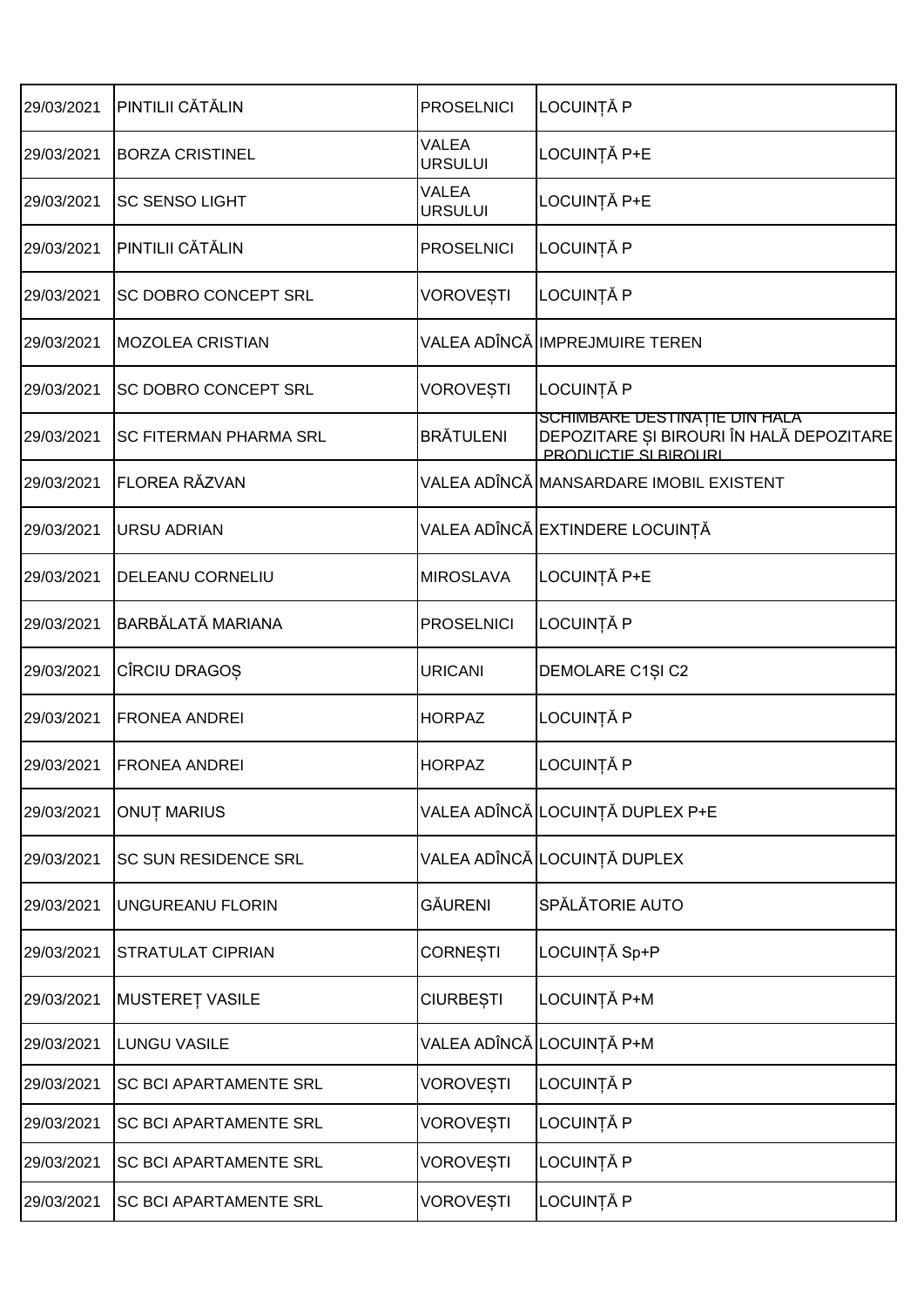| 29/03/2021 | <b>SC BCI APARTAMENTE SRL</b> | <b>VOROVEȘTI</b> | LOCUINȚĂ P |
|------------|-------------------------------|------------------|------------|
| 29/03/2021 | <b>SC BCI APARTAMENTE SRL</b> | <b>VOROVEȘTI</b> | LOCUINȚĂ P |
| 29/03/2021 | <b>SC BCI APARTAMENTE SRL</b> | <b>VOROVEȘTI</b> | LOCUINȚĂ P |
| 29/03/2021 | <b>SC BCI APARTAMENTE SRL</b> | VOROVEȘTI        | LOCUINȚĂ P |
| 29/03/2021 | <b>SC BCI APARTAMENTE SRL</b> | <b>VOROVEȘTI</b> | LOCUINȚĂ P |
| 29/03/2021 | <b>SC BCI APARTAMENTE SRL</b> | <b>VOROVEȘTI</b> | LOCUINȚĂ P |
| 29/03/2021 | <b>SC BCI APARTAMENTE SRL</b> | <b>VOROVESTI</b> | LOCUINȚĂ P |
| 29/03/2021 | <b>SC BCI APARTAMENTE SRL</b> | <b>VOROVEȘTI</b> | LOCUINȚĂ P |
| 29/03/2021 | <b>SC BCI APARTAMENTE SRL</b> | <b>VOROVESTI</b> | LOCUINȚĂ P |
| 29/03/2021 | <b>SC BCI APARTAMENTE SRL</b> | <b>VOROVEȘTI</b> | LOCUINȚĂ P |
| 29/03/2021 | <b>SC BCI APARTAMENTE SRL</b> | <b>VOROVEȘTI</b> | LOCUINȚĂ P |
| 29/03/2021 | <b>SC BCI APARTAMENTE SRL</b> | <b>VOROVESTI</b> | LOCUINȚĂ P |
| 29/03/2021 | <b>SC BCI APARTAMENTE SRL</b> | <b>VOROVEȘTI</b> | LOCUINȚĂ P |
| 29/03/2021 | <b>SC BCI APARTAMENTE SRL</b> | VOROVEȘTI        | LOCUINȚĂ P |
| 29/03/2021 | <b>SC BCI APARTAMENTE SRL</b> | VOROVEȘTI        | LOCUINȚĂ P |
| 29/03/2021 | <b>SC BCI APARTAMENTE SRL</b> | <b>VOROVEȘTI</b> | LOCUINȚĂ P |
| 29/03/2021 | <b>SC BCI APARTAMENTE SRL</b> | <b>VOROVESTI</b> | LOCUINȚĂ P |
| 29/03/2021 | <b>SC BCI APARTAMENTE SRL</b> | <b>VOROVESTI</b> | LOCUINȚĂ P |
| 29/03/2021 | <b>SC BCI APARTAMENTE SRL</b> | <b>VOROVEȘTI</b> | LOCUINȚĂ P |
| 29/03/2021 | <b>SC BCI APARTAMENTE SRL</b> | VOROVEȘTI        | LOCUINȚĂ P |
| 29/03/2021 | <b>SC BCI APARTAMENTE SRL</b> | VOROVEȘTI        | LOCUINȚĂ P |
| 29/03/2021 | <b>SC BCI APARTAMENTE SRL</b> | <b>VOROVEȘTI</b> | LOCUINȚĂ P |
| 29/03/2021 | <b>SC BCI APARTAMENTE SRL</b> | <b>VOROVESTI</b> | LOCUINȚĂ P |
| 29/03/2021 | <b>SC BCI APARTAMENTE SRL</b> | <b>VOROVEȘTI</b> | LOCUINȚĂ P |
| 29/03/2021 | <b>SC BCI APARTAMENTE SRL</b> | VOROVEȘTI        | LOCUINȚĂ P |
| 29/03/2021 | <b>SC BCI APARTAMENTE SRL</b> | VOROVEȘTI        | LOCUINȚĂ P |
| 29/03/2021 | <b>SC BCI APARTAMENTE SRL</b> | <b>VOROVEȘTI</b> | LOCUINȚĂ P |
| 29/03/2021 | <b>SC BCI APARTAMENTE SRL</b> | <b>VOROVEȘTI</b> | LOCUINȚĂ P |
| 29/03/2021 | <b>SC BCI APARTAMENTE SRL</b> | <b>VOROVEȘTI</b> | LOCUINȚĂ P |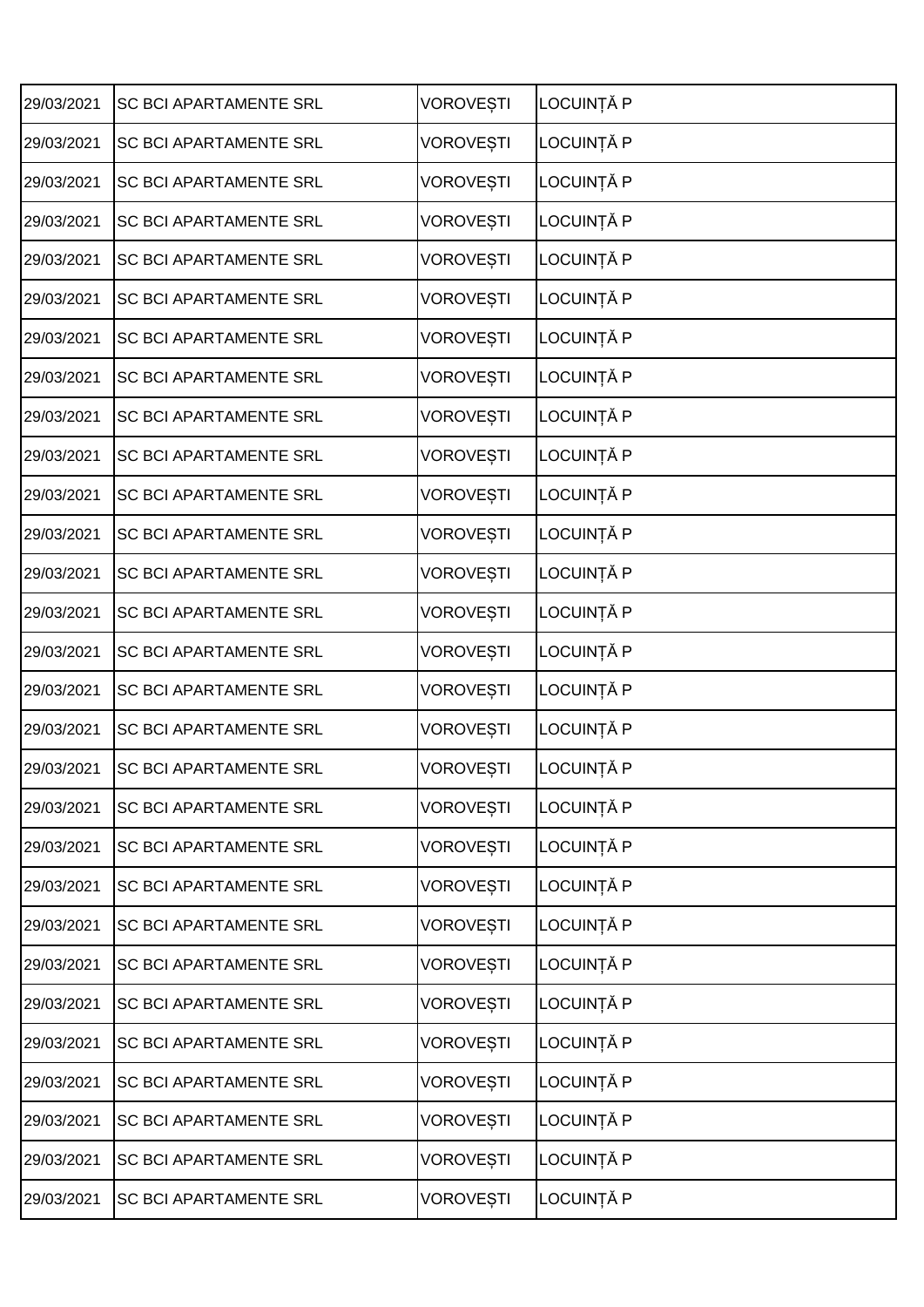| 29/03/2021  | <b>SC BCI APARTAMENTE SRL</b>              | <b>VOROVESTI</b>               | LOCUINȚĂ P                |
|-------------|--------------------------------------------|--------------------------------|---------------------------|
| 30/03/2021  | <b>SC BCI APARTAMENTE SRL</b>              | <b>VOROVEȘTI</b>               | LOCUINȚĂ P                |
| 30/03/2021  | <b>SC BCI APARTAMENTE SRL</b>              | <b>VOROVEȘTI</b>               | LOCUINȚĂ P                |
| 30/03/2021  | <b>SC BCI APARTAMENTE SRL</b>              | <b>VOROVEȘTI</b>               | LOCUINȚĂ P                |
| 30/03/2021  | <b>SC BCI APARTAMENTE SRL</b>              | <b>VOROVEȘTI</b>               | LOCUINȚĂ P                |
| 30/03/2021  | SC BCI APARTAMENTE SRL                     | <b>VOROVEȘTI</b>               | LOCUINȚĂ P                |
| 30/03/2021  | <b>SC BCI APARTAMENTE SRL</b>              | <b>VOROVEȘTI</b>               | LOCUINȚĂ P                |
| 30/03/2021  | <b>SC BCI APARTAMENTE SRL</b>              | <b>VOROVEȘTI</b>               | LOCUINȚĂ P                |
| 30/03/2021  | <b>SC BCI APARTAMENTE SRL</b>              | <b>VOROVEȘTI</b>               | LOCUINȚĂ P                |
| 30/03/2021  | <b>SC BCI APARTAMENTE SRL</b>              | <b>VOROVEȘTI</b>               | LOCUINȚĂ P                |
| 30/03/2021  | <b>SC BCI APARTAMENTE SRL</b>              | <b>VOROVEȘTI</b>               | LOCUINȚĂ P                |
| 30/03/2021  | <b>SC BCI APARTAMENTE SRL</b>              | <b>VOROVEȘTI</b>               | LOCUINȚĂ P                |
| 30/03/2021  | <b>SC BCI APARTAMENTE SRL</b>              | <b>VOROVEȘTI</b>               | LOCUINȚĂ P                |
| 30/03/2021  | <b>SC BCI APARTAMENTE SRL</b>              | <b>VOROVEȘTI</b>               | LOCUINȚĂ P                |
| 30/003/2021 | <b>SC BCI APARTAMENTE SRL</b>              | <b>PROSELNICI</b>              | LOCUINȚĂ P+E              |
| 30/03/2021  | GÎNȚU CONSTANTIN                           | VALEA<br><b>URSULUI</b>        | LOCUINȚĂ P+M              |
| 30/03/2021  | GÎNȚU CONSTANTIN                           | <b>VALEA</b><br><b>URSULUI</b> | LOCUINȚĂ P+M              |
| 30/03/2021  | <b>SFARGHIU NICOLAE</b>                    | <b>BALCIU</b>                  | LOCUINȚĂ P+E              |
| 30/03/2021  | <b>VIERU MARIAN</b>                        | VALEA ADÎNCĂ LOCUINȚĂ P        |                           |
| 30/03/2021  | <b>TONEGARU ANDREI</b>                     |                                | VALEA ADÎNCĂ LOCUINȚĂ P+E |
| 30/03/2021  | <b>TONEGARU ANDREI</b>                     |                                | VALEA ADÎNCĂ LOCUINȚĂ P+E |
| 31/03/2021  | SC AUTOTRANSPORT NEC IMPEX SRL             | <b>VALEA</b><br><b>URSULUI</b> | BRANȘAMENT ELECTRIC-HALĂ  |
| 31/03/2021  | <b>SC NECOM SRL</b>                        | <b>BRĂTULENI</b>               | POST TRANSFORMARE         |
| 31/03/2021  | SC AUTOZOOM DEVELOPMENT GRUP<br><b>SRL</b> | <b>MIROSLAVA</b>               | LOCUINȚĂ P+E              |
| 31/03/2021  | SC AUTOZOOM DEVELOPMENT GRUP<br><b>SRL</b> | <b>MIROSLAVA</b>               | LOCUINȚĂ P+E              |
| 31/03/2021  | SC AUTOZOOM DEVELOPMENT GRUP<br><b>SRL</b> | <b>MIROSLAVA</b>               | LOCUINȚĂ P+E              |
| 31/03/2021  | SC AUTOZOOM DEVELOPMENT GRUP<br><b>SRL</b> | <b>MIROSLAVA</b>               | LOCUINȚĂ P+E              |
| 31/03/2021  | SC AUTOZOOM DEVELOPMENT GRUP<br><b>SRL</b> | <b>MIROSLAVA</b>               | LOCUINȚĂ P+E              |
| 31/03/2021  | SC AUTOZOOM DEVELOPMENT GRUP<br><b>SRL</b> | <b>MIROSLAVA</b>               | LOCUINȚĂ P+E              |